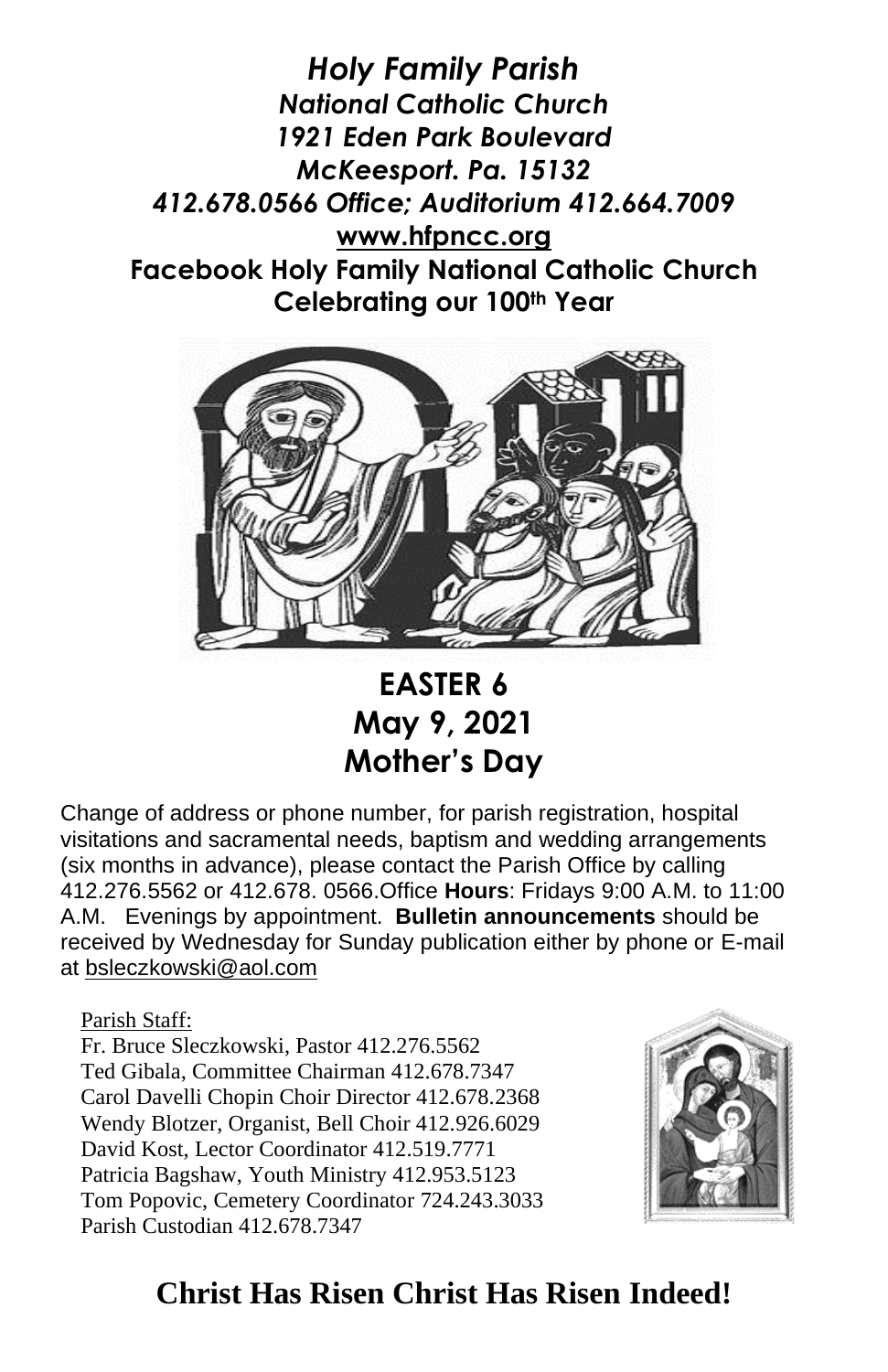**THIS WEEK**



**Sunday, May 9, 2021 Easter 6**

**Mother's Day**

Holy Mass

9:00 A.M.

Prayers for all Mothers both living and dead

**Thursday, May 13, 2021 Ascension Day** Holy Mass 10: 00 A.M.

**Sunday, May 16, 2021 Easter 7** Holy Mass 9:00 A.M. **+ Marianne Keith Int**. Mrs. Carol Davelli; **+Helen Rosso**  $(30<sup>th</sup> Ann.)$  Int. Rosso Family

*Congratulations and best wishes to Marlene & Mike Jobes who are celebrating their 45th wedding anniversary.* 

## **Mother's Day Flowers**

The Frederic Chopin Choir and the Annunciation Bell Choir in honor of Mother's Day are giving flowers to all the women attending Mass. Please take one upon leaving the Church Building. Thank you, Choirs.

*A reminder, please do not congregate in the Narthex before and after Mass. You can extend your greetings six feet apart outside keeping everyone safe. Thank You.*

### **4th Annual National YMS of R Bishop Bilinski Memorial Spiritual Retreat**

June 17-19, 2021 Bp. Hodur Retreat & Recreation Center 611 Honesdale Rd. Waymart, PA 18472 *"How to Move On"*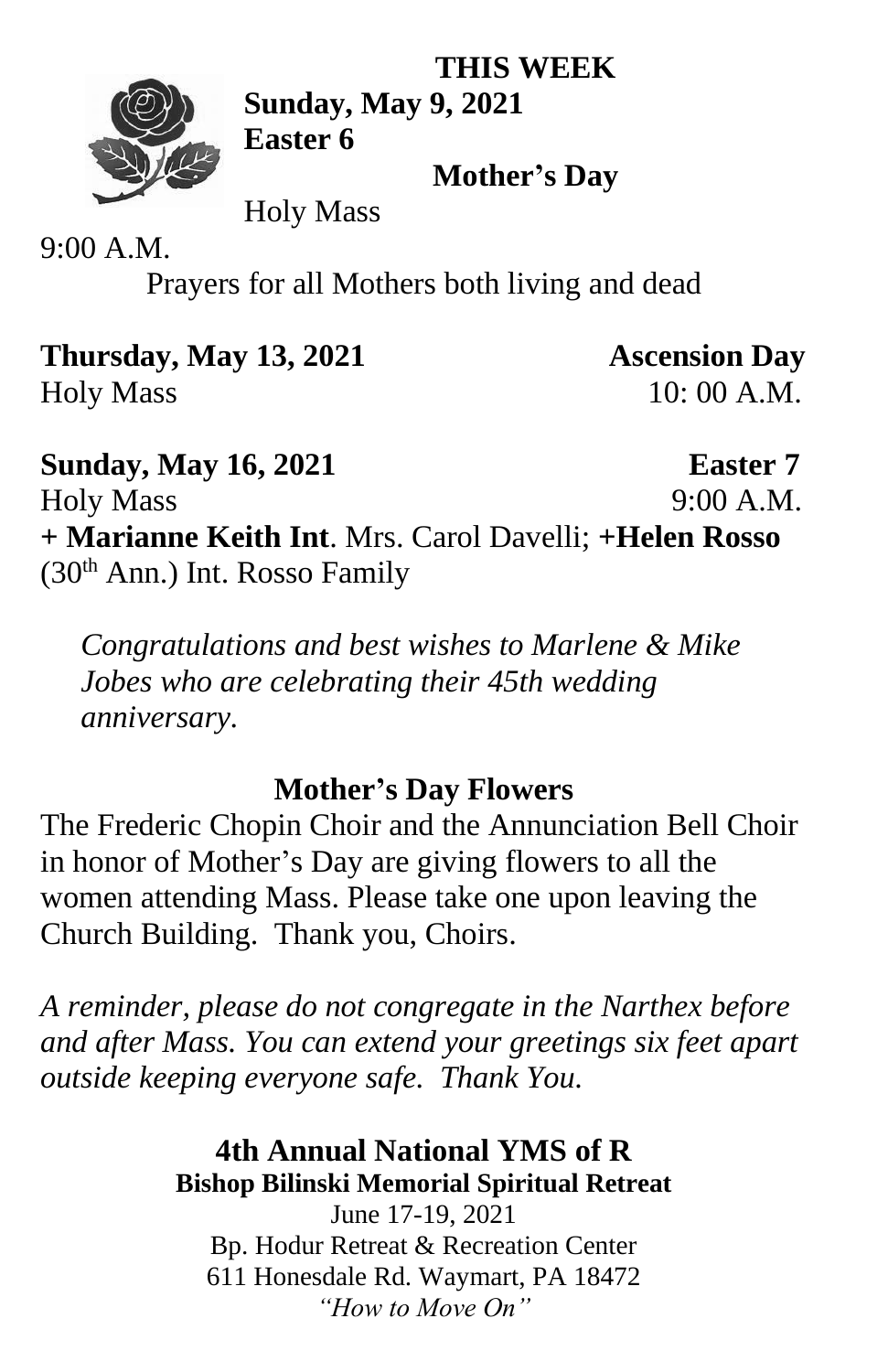**Ephesians 4:31-32 –** *"Get rid of all bitterness, rage and anger, brawling and slander, along with every form of malice. Be kind and compassionate to one another, forgiving each other, just as in Christ God forgave you."* Information and registrations forms can be found in the Church Vestibule. All men are invited to attend.

# **HONOR YOUR FATHER**

The annual Honor Your Father campaign on Father's Day by acknowledging or remembering OUR FATHERS, both Lay or Clergy, past or present by having there names published in the June Issue of God's Field. Donation is \$25.00 per name, payable to the Clergy



Pension Fund. Available forms can be found in the Church Narthax. Deadline for publication is June  $1<sup>st</sup>$ .

#### **PNU NEWS**

New Polish National Union-Spojnia and Spojnia Credit Union information can be found on the Narthex Bulletin Board and Hall Bulletin Board downstairs. New programs and opportunities are available to fit your needs..

## **National United Choirs**

35th General Convention/27th Music Workshop Concert & Auction Theme: " Prepare Your Voice for the Lord" Holy Cross Parish 2311 Pulaski Street Hamtramck, MI 48212 August  $4^{th}$  Convention; August  $5^{th}$  &  $6^{th}$ 



Workshop/Concert All Choir members are invited to attend. Convention Registration \$35.00; Workshop Registration \$115.00; Lodging \$79.00 Hampton Inn & Suites. All information and registration forms can be obtained through Wendy Blotzer our parish organist **A Prayer for every Woman on Mother's Day**

by Rachal Carr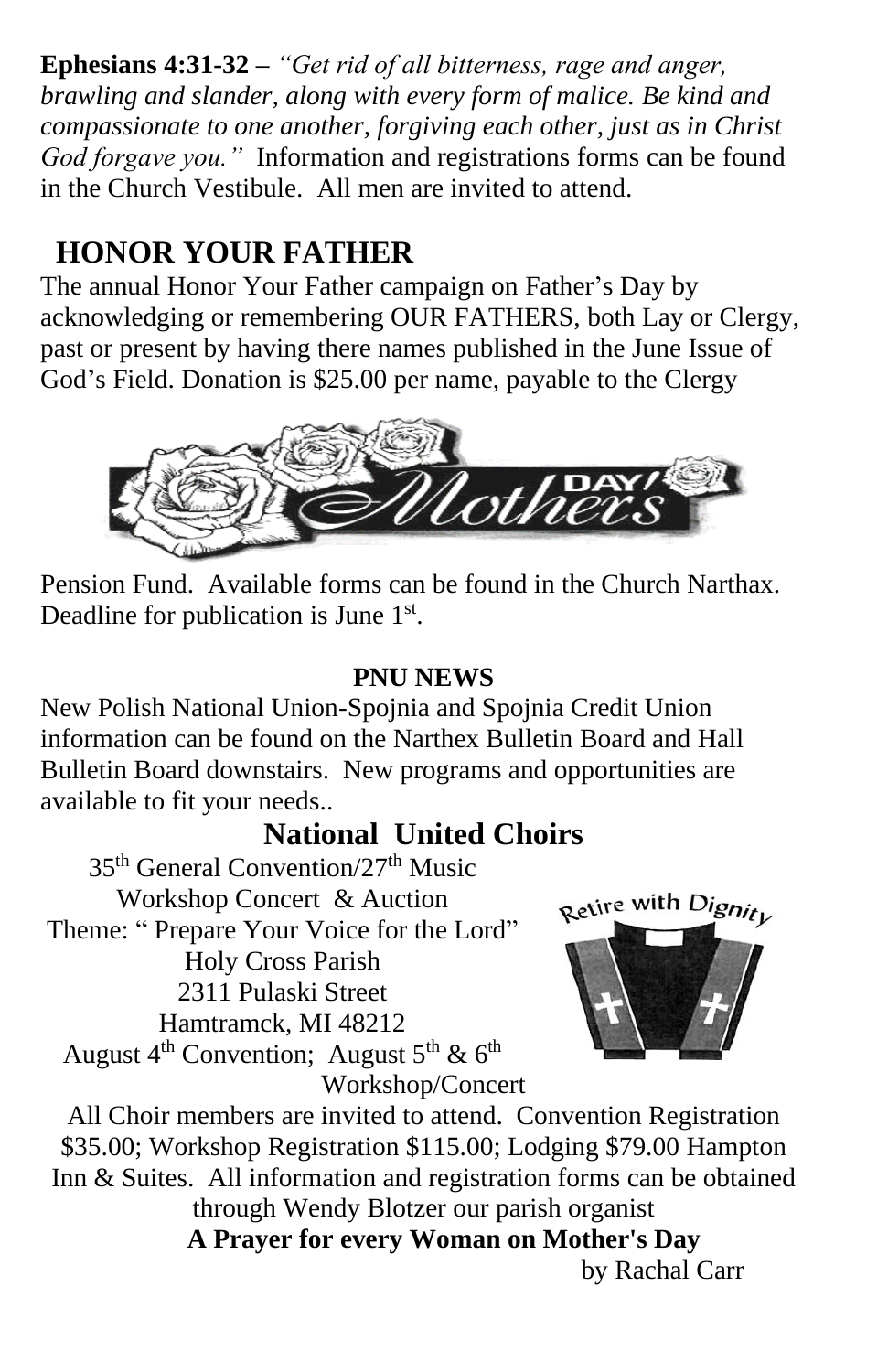On this day that often holds both joy and sorrow, expectations and longings, words spoken and much left unsaid, let's join in prayer for the women in our lives.

Heavenly Father, we come to You today especially grateful for each woman You've created. You created both male and female and called it very good.

On this Mother's Day, in the midst of a pandemic, we pause and pray.

We pray for those paralyzed with worry and fear, those who may be among our most vulnerable, or those who are mothering a highrisk child. Remind them that You will never leave or forsake us, that You are faithful, and You are Sovereign over all circumstances. (1 Timothy 6:15-16)

For the mother who unexpectedly is crisis schooling and managing her kids in quarantine, bumping up hard against her own humanity, may she experience Your tenderness. May she seek You and find Your grace sufficient for each moment. (Hebrews 4:16)

For the women whom we have never called mother but who have mothered us in a million ways, may they know how valued they are, that their faithfulness has impacted our trajectory forever. (Ephesians 4:16)

For the woman whose financial stability has just been through an earthquake, who is struggling to provide now, or whose future plans seem unsure, be to her Jehovah Jireh, her provider. May she have peace in uncertainty and strength to reach out for needed help. (Genesis 22:14, Matthew 6:25-34)

For the newest momma, with her tired eyes, whose joy is sometimes clouded by doubt, remind her that You are a good shepherd, leading her gently in peace, sustaining her. (Psalm 23)

For the women who are worn out from asking questions while answers elude, for those whose tears fall unending and are weak with sorrow, may You be their strength and sustenance. Bring healing, restoration and comfort to their souls. (Isaiah 43:1-2)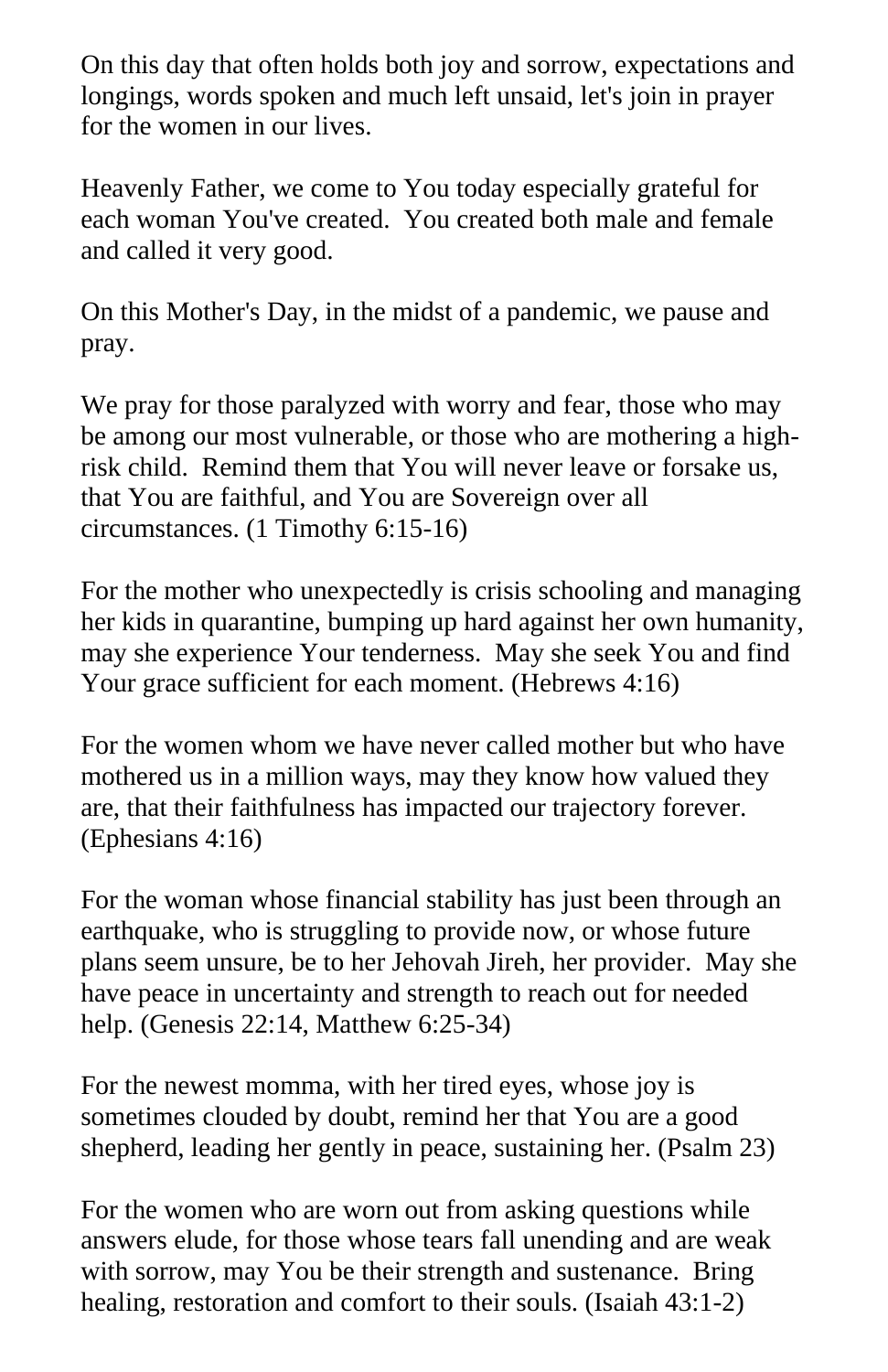For the mother whose nest is now empty, whose porch lights are always on, who is trying to figure out what this next stage of life looks like, remind her that You have good plans and a future as she continues to seek You. (Jeremiah 29:11-13)

For the mothers who feel lonely and isolated, whose reality differs dramatically from their ideal, would you gently remind them that You haven't left us alone; You are Emmanuel, God with us. (Matthew 1:23)

For the woman whose heart is bursting with joy, may she celebrate wholeheartedly, may Your praise be on her lips. (Psalm 34:1)

Almighty God, we thank you for the gift of life. You are Sovereign, You are good, and Your faithfulness endures forever. We praise You for each woman in our life: for her faith, her courage, her creativity, her laughter and her leadership. May You bless each one with the joy, grace, wisdom and peace that can only come from You.

It's in the precious name of Jesus we pray, Amen.

There are two obvious themes to today's readings: Saint Peter summarizes many of the ideas of Easter - baptism, the name of Jesus, the pouring out of the Holy Spirit; the other readings talk simply of love, both God's love for us and our love for each other. Our Gospel is taken from the great discourse at the Last Supper and has at its center the New Commandment that Jesus gives his disciples - the commandment of love. This love has its origins in the love of the Father, manifested in the love shown by the Son (willing to die for his friends); we, like the disciples, are called to imitate the love we see in Jesus's life and death - not because we are servants, but because we are friends. In Saint Peter's own words: "God does not have favorites." Peter's short speech here is quite momentous: the idea of Israel as the only nation chosen by God was so strong, that for Peter to say that any nation can be acceptable to God would be very startling to his Jewish listeners. Don't forget the enormity of what he says when you proclaim his words. Emphasize the astonishment of the "Jewish believers" when the Holy Spirit is poured out on the listeners.